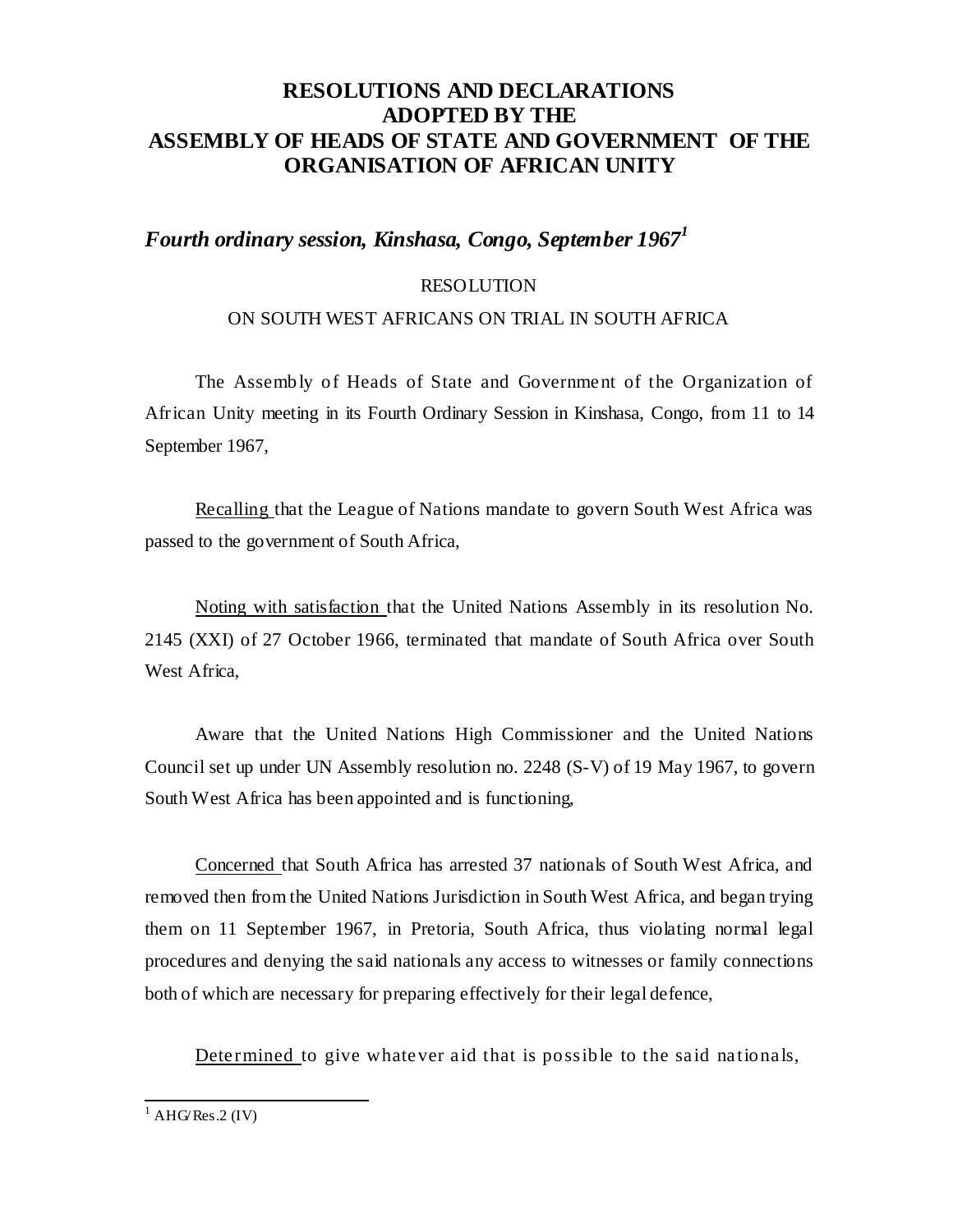and determined also to expose the illegal and unjust moves taken by South Africa,

- **1.** CONDEMNS the illegal and unjust action of South Africa in arresting the 37 nationals of South West Africa in open defiance of the United Nations, and holding a so-called trial of the said nationals under its inhuman and racist laws;
- **2.** INVITES Member States to give whatever aid that is possible to the defence of the 37 South West African nationals now being tried illegally in South Africa, and to work for their release;
- **3.** CALLS UPON the United Nations to stop the so-called trial and to firmly exercise its rights and jurisdiction over South West Africa.

## *Eighth Ordinary Session, Addis Ababa, Ethiopia, 21-23 June 1971*

# RESOLUTION ON NAMIBIA<sup>2</sup>

The Assembly of Heads of State and Government of the Organization of African Unity, meeting in its Eighth ordinary session in Addis Ababa, Ethiopia, from 21-23 June 1971,

Noting with approval the International Court of Justice's opinion that, the continued presence of South Africa in Namibia being illegal, South Africa is under obligation to with draw its administration from Namibia immediately and thus put an end to its occupation of the Territory;

Urges the immediate summoning of a Special Meeting of the Security Council of the Untied Nations to discuss ways and means of enforcing the past decisions of the United Nations in the light of the legal obligations imposed on the World Communities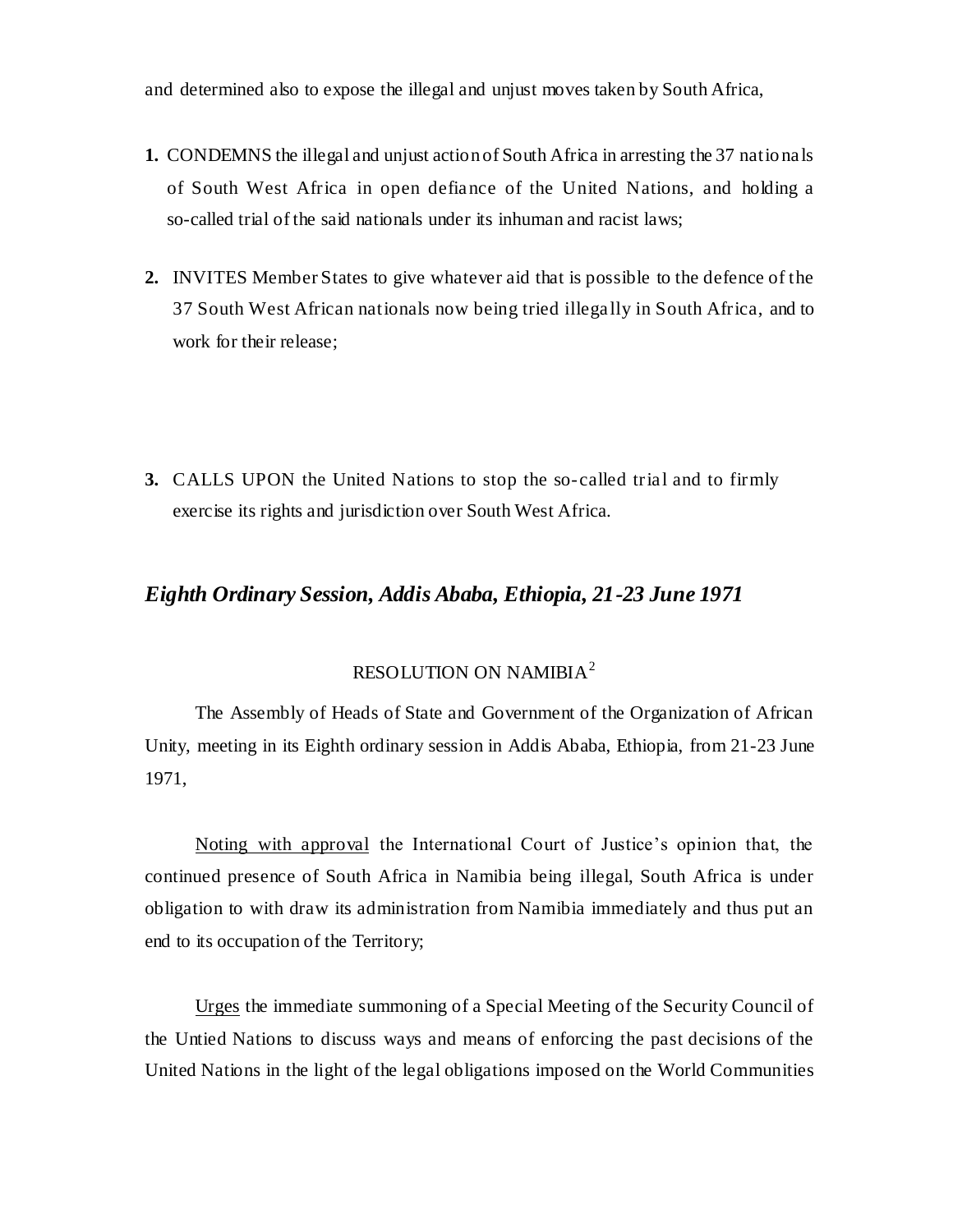by the decision of the World Court;

Agrees that the current Chairman of the OAU Assembly of Heads of State and Government should lead a delegation of Foreign Ministers to attend this special meeting of the Security Council;

Expresses appreciation of the splendid work done by the lawyers who presented the OAU case in the World Court.

## *Fifteenth Ordinary Session, Khartoum, Sudan, 18-22 July 1978*

### RESOLUTION ON NAMIBIA<sup>3</sup>

The Assembly of Heads of State and Government of the OAU, mee ting in its Fifteenth Ordinary Session in Khartoum, Democratic Republic of the Sudan, from 18 to 22 July 1978,

Reaffirming its unreserved support of the struggle of the people of Namibia for self-determination and genuine national independence,

Mindful of the special responsibility of the United Nations over Namibia,

Recalling all relevant United Nations resolutions on Namibia, in particular Security Council resolution 385 (1976),

Having heard the statement of the President of SWAPO on the development of the struggle and recent negotiations to bring about a settlement of the question of Namibia in accordance with the provisions of Security Council resolution 385 (1976),

Having also been informed of an accord reached in Luanda on July 12, 1978

l

 $2$  AHG/Res.8 (VIII)

 $3$  AHG/Res.86 (XV)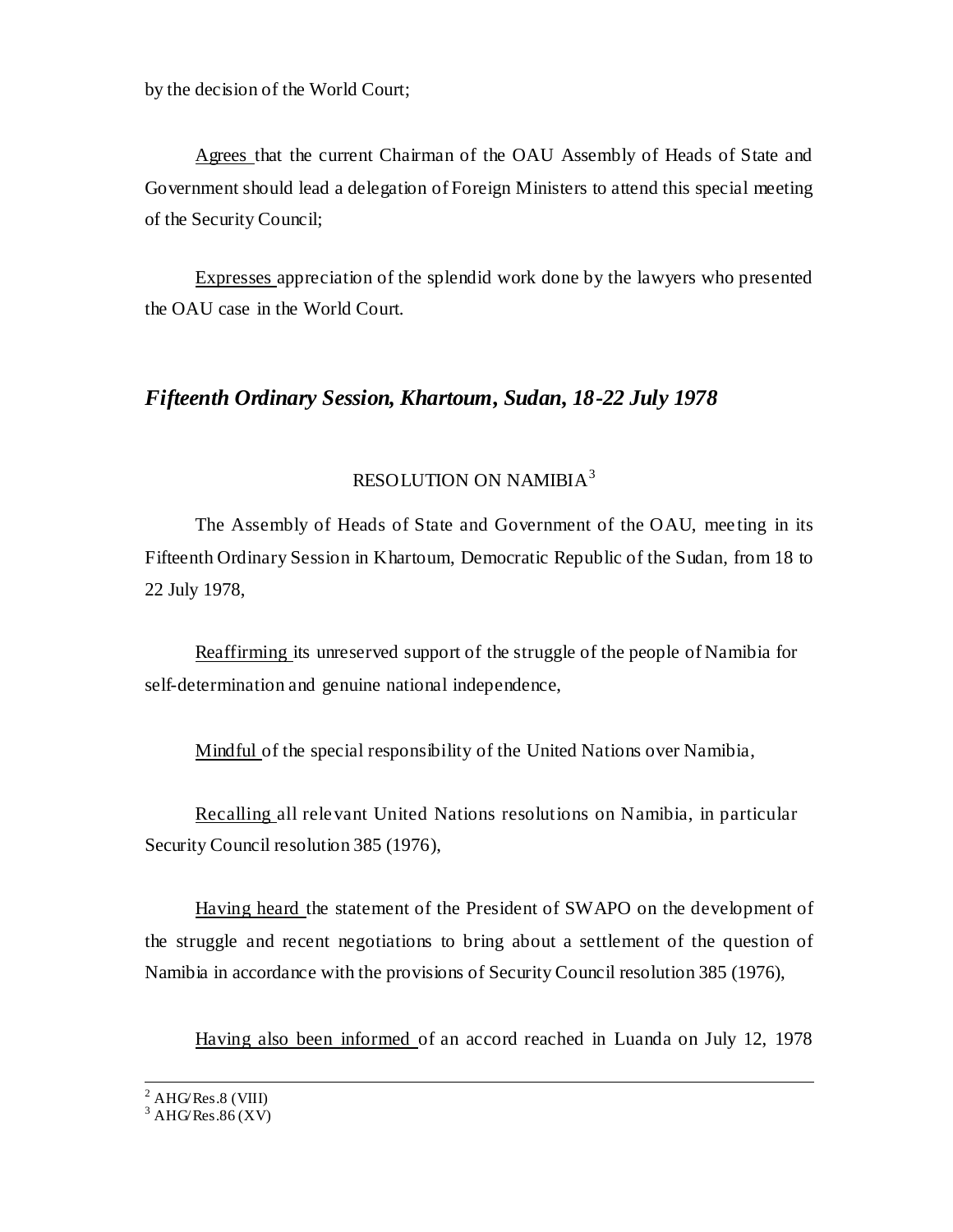between SWAPO and the representatives of the 5 Western members of the Security Council on the proposal to effect a negotiated settlement of the Namibian question on the basis of Resolution 385 (1976):

- **1.** WELCOMES the agreement in Luanda reached between SWAPO and the representatives of the five Western Countries;
- **2.** RECOGNIZES that this agreement is the result of the victorious struggle of the Namibian people led by SWAPO and effectively supported by Free Africa;
- 3. EXPRESSES its appreciation to SWAPO, which has over the years stood firm and unrelenting in their gallant an courageous struggle to bring freedom and independence to Namibia; and commends SWAPO for its steadfastness and statesmanship in bringing about the Luanda agreement;
- **4.** REQUESTS the United Nations Security Council and the UN Secretary-General to proceed expeditiously towards giving effect to Resolution 385 (1976) as a follow up to the Luanda agreements;
- **5.** DECLARES that the United Nations must have effective powers and authority to exercise supervision and control regarding the transitional administration, the security measures and the conduct of the election process;
- **6.** RE-AFFIRMS its support of the United Nations Council for Namibia as the sole legal authority for the territory until its independence;
- **7.** REQUESTS the United Nations Secretary-General to maintain consultations with and keep the United Nations Council for Namibia duly informed on the various stages of the process to give effect to resolution 385 (1976);
- **8.** RE-ITERATES its unequivocal support for SWAPO in the struggle for the total liberation of Namibia;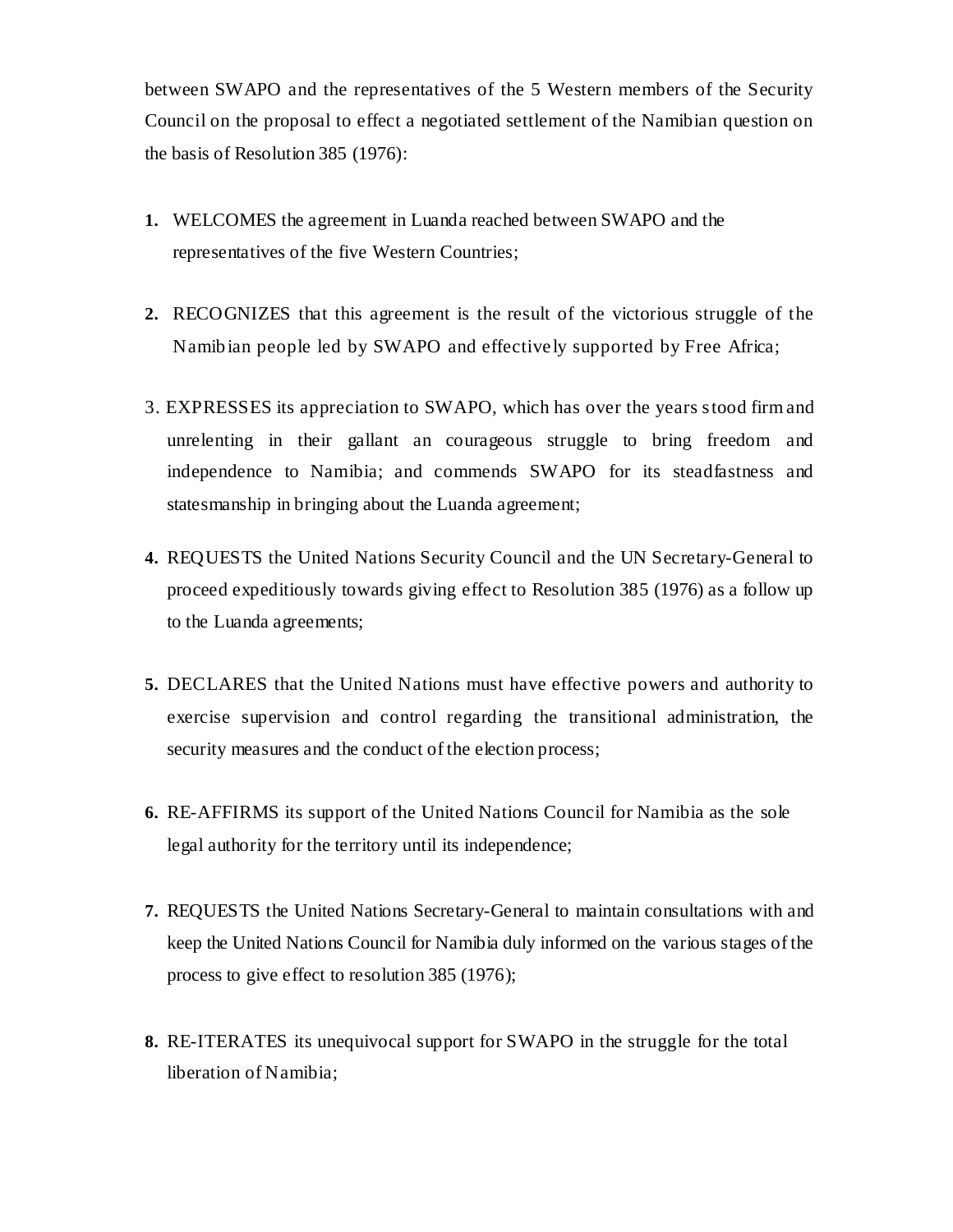**9.** REQUESTS the Current Chairman and Members of the Bureau of the OAU Assembly of Heads of State and Government to maintain contact with the Secretary General of the United Nations in an effort to ensure that all the necessary steps are taken towards the achievement of the independence of the people of Namibia.

## *Nineteenth Ordinary Session, Addis Ababa, Ethiopia, 6-12 June 1983*

# SPECIAL RESOLUTION ON NAMIBIA<sup>4</sup>

The Assembly of Heads of State and Government of the Organization of African Unity, meeting in its Nineteenth Ordinary Session in Addis Ababa, Ethiopia, from 6 to 12 June, 1983,

Having considered the developments on the Namibian situation since the adoption of the Security Council Resolution 435 (1978):

- **1.** STRONGLY CONDEMNS racist South Africa for its continued obstruction of Namibia's independence and persistent refusal to comply with Security Council decisions and General Assembly resolutions on Namibia;
- **2.** VIEWS WITH UTMOST CONCERN the attempt to introduce extraneous elements to the Untied Nations Plan on Namibia as contained in Resolution 435 (1978). In this respect categorically reject the so-called linkage or parallelism and view the insistence on these extraneous elements as undermining the current efforts towards the implementation of United Nations Security Council Resolution 435 by holding the freedom and independence of the people of Namibia hostage to the presence of Cuban forces in Angola, and also consider such an insistence as flagrant interference in the internal affairs of a sovereign State, the People's Republic of Angola;

l  $4$  AHG/Res.10 (XIX)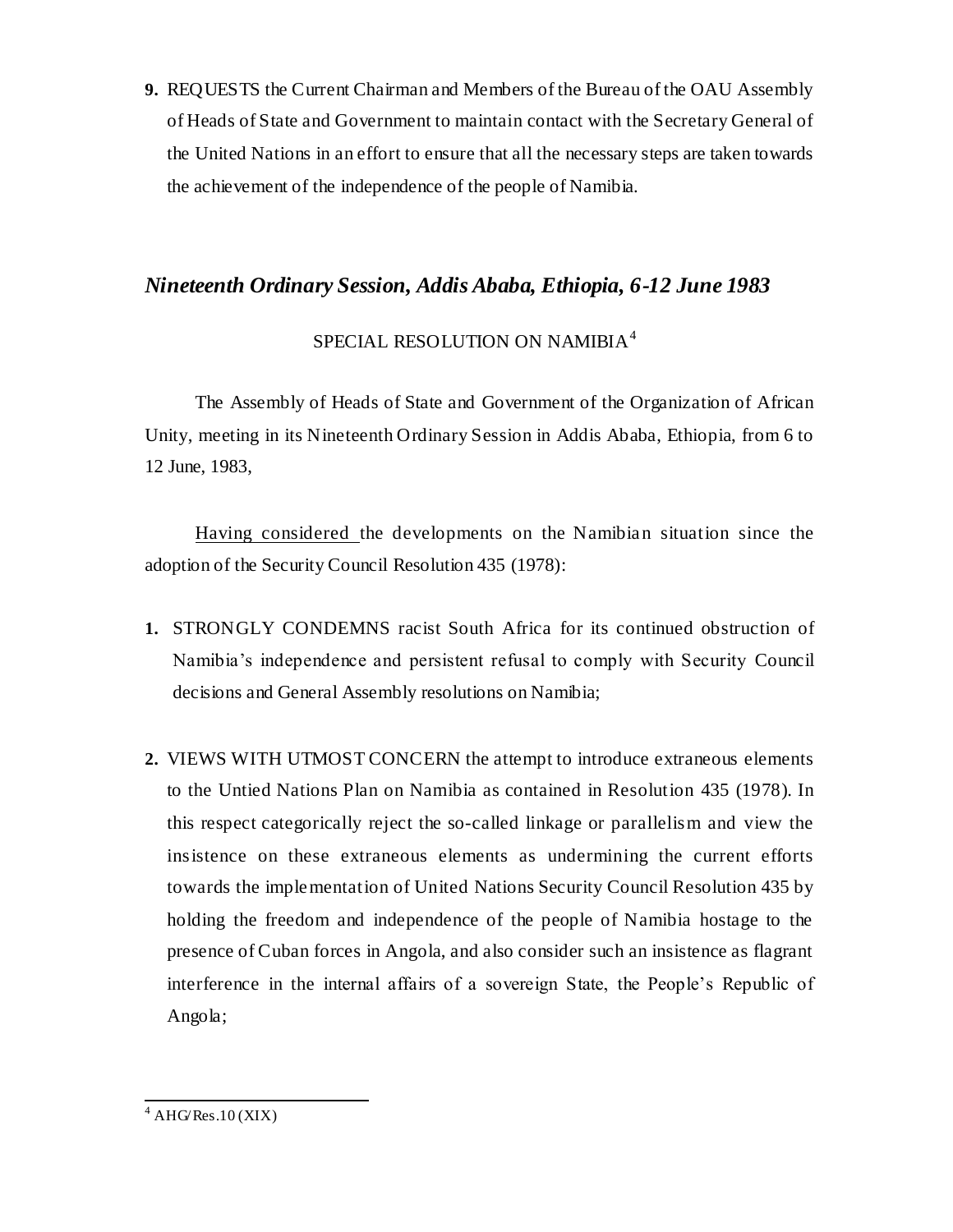- **3.** STRONGLY CONDEMNS all direct and indirect manoeuvres aimed at delaying Namibia's accession to independence by distorting the United Nations Plan for the settlement of the Namibian question and deviating from the objectives of the said Plan;
- **4.** HAILS the courageous struggle of the heroic people of Namibia under the leadership of SWAPO, their sole, authentic and legitimate representative and renews the pledge of the Organization of African Unity Member States to continue rendering all-round support and material assistance, including military and financial assistance, to SWAPO to enable it to further intensify the armed struggle, under the banner of the People's Liberation Army of Namibia, its military wing;
- **5.** DECLARES, once again, that Security Council Resolution 435 (1978) remains the only basis for a negotiated Namibian settlement and urges the expeditious implementation of that resolution without any further delay, qualification or prevarication;
- **6.** WELCOMES the Report of the United Nations Secretary-General contained in document S/15776 of 19 May 1983 and expresses its readiness to assist his efforts with a view to securing the speedy implementation of resolution 435;
- 7. DECIDES to mandate the Council of Ministers of the Organization of African Unity to keep the Question of Namibia under constant review and to report to the Assembly of Heads of State and Government, through its Current Chairman, on the progress made in the implementation of Security Council resolution 532 (1983); as well as its intention to send a delegation representing the OAU to New York to convey and confirm Africa's determination to assist in securing a speedy implementation of the said resolution;
- 8. DECIDES to remain actively seized of the matter.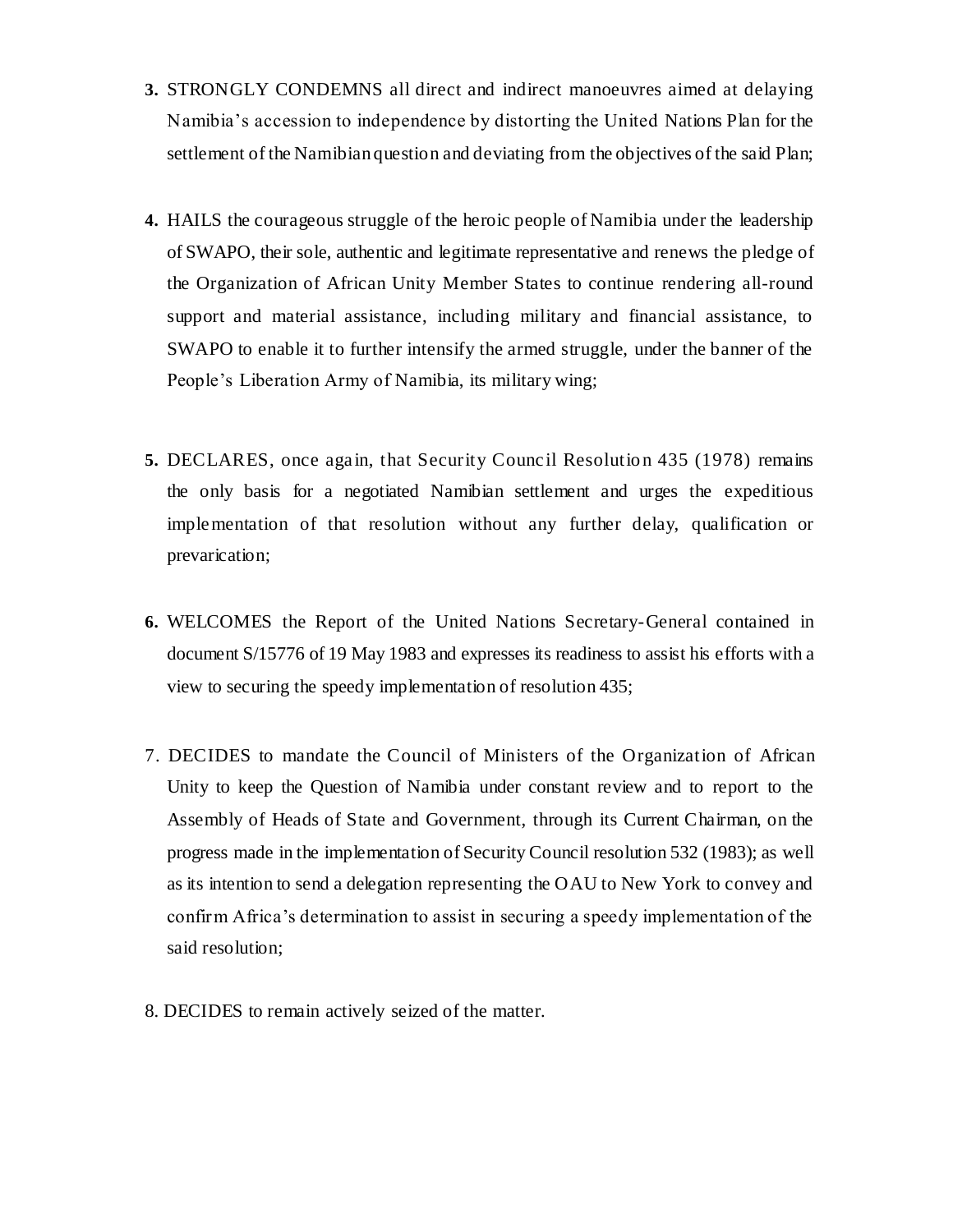# **Twentieth Ordinary Session, Addis Ababa, Ethiopia, 12-15 November 1984**

## DECLARATION ON SOUTHERN AFRICA<sup>5</sup>

A century has passed since the European powers met in Berlin to partition, and apportion to themselves, the Continent of Africa. At that meeting they decided which peoples of this Continent would be the subjects of which colonial power. For more than a hundred years our peoples have, therefore had a common task of removing the yoke of colonial domination and winning for themselves an independent place, and independent voice, in the world community

- **1.** It is through struggle, sometimes bitter struggle, that progress has been made. There are now fifty-one (51) members of the Organization of African Unity, four hundred and eight million people of this Continent have now freed themselves from external rule. But the task is not yet complete. Political independence has been won these peoples, but all the independent nations are still engaged in the struggle to give new meaning to Africa's freedom, and to establish Africa's place in world politics and culture, and in the international economy.
- **2.** Yet Africa's political struggle is not over. Some thirty million people are still subjected to racist minority and colonial rule in South Africa and Namibia. The racist rulers of South Africa see that country as a regional power, and their rule as dominant over the whole Southern African region. To maintain that power, and that minority rule, the racists rely upon the ever-increasing use of violence against the peoples of Southern Africa.
- **3.** While this situation continues, no African can be really free. No independent African State can claim that its sovereignty and independence is assured. As a Continent, Africa is, therefore, still not in a position to assert Africa's rightful place in the world system of international relations.

l  $<sup>5</sup>$  AHG/Decl.2 (XX)</sup>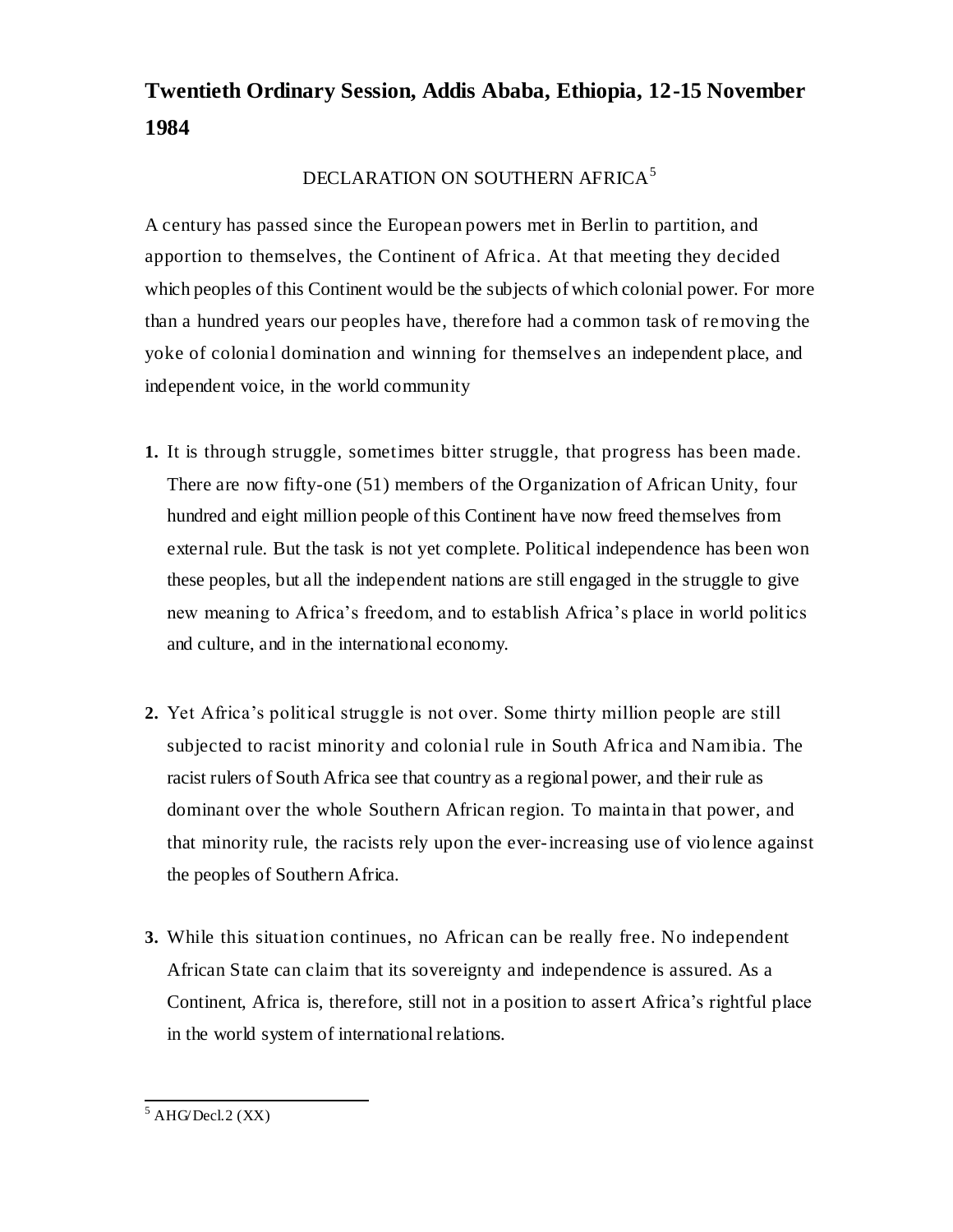- **5.** The total liberation of Africa, and especially the liberation of Namibia and South Africa, thus remains as an urgent and central objective for all the nations and peoples of Africa, both singly and collectively.
- **6.** Africa's united resolve to achieve total liberation stems from our peoples' determination to assert the dignity of all people, everywhere, and to establish the right of Africa's people to determine their own destiny. It is a commitment to the common humanity of mankind and Africa's right both to contribute to, and to share in, the fruits of world development. The Organization of African Unity is the instrument we have created and are using to promote those goals.
- **7.** The countries of South Africa and Namibia cannot be excluded from Africa's commitment to its freedom and its own future. The struggle against Apartheid, and the struggle for Namibian independence, is part of the total struggle for African freedom. These struggles, therefore, involve the interest of all African nations, and all Africa's peoples. Africa's responsibility to contribute to the successful prosecution of these struggles is inherent in Africa's claim to the rights which belong to all men, and which are spelt-out in the United Nations Charter and the Declaration of Human Rights.
- **8.** It is in the interest of Africa's enemies to divide and paralyze our Continent, and thus to make it incapable of giving meaningful support to the continuing struggle for liberation in Southern Africa. The OAU, at this Summit Meeting, recognizes these dangers, and recommits itself to unity, and to solidarity with the peoples of Southern Africa in a common quest for Africa's total liberation.
- **9.** The continued existence of Apartheid, and of colonial domination of Namibia, provides both a heartland and a bridgehead for the forces which are opposed to the reality of Africa's independence and to Africa's declared intention to participate in world affairs on the basis of equality. If the dignity of one man is denied because he is Black, the dignity of all Black Peoples is denied. And if the dignity of Black Men is denied, the dignity of all men is denied; humanity is one, and the world is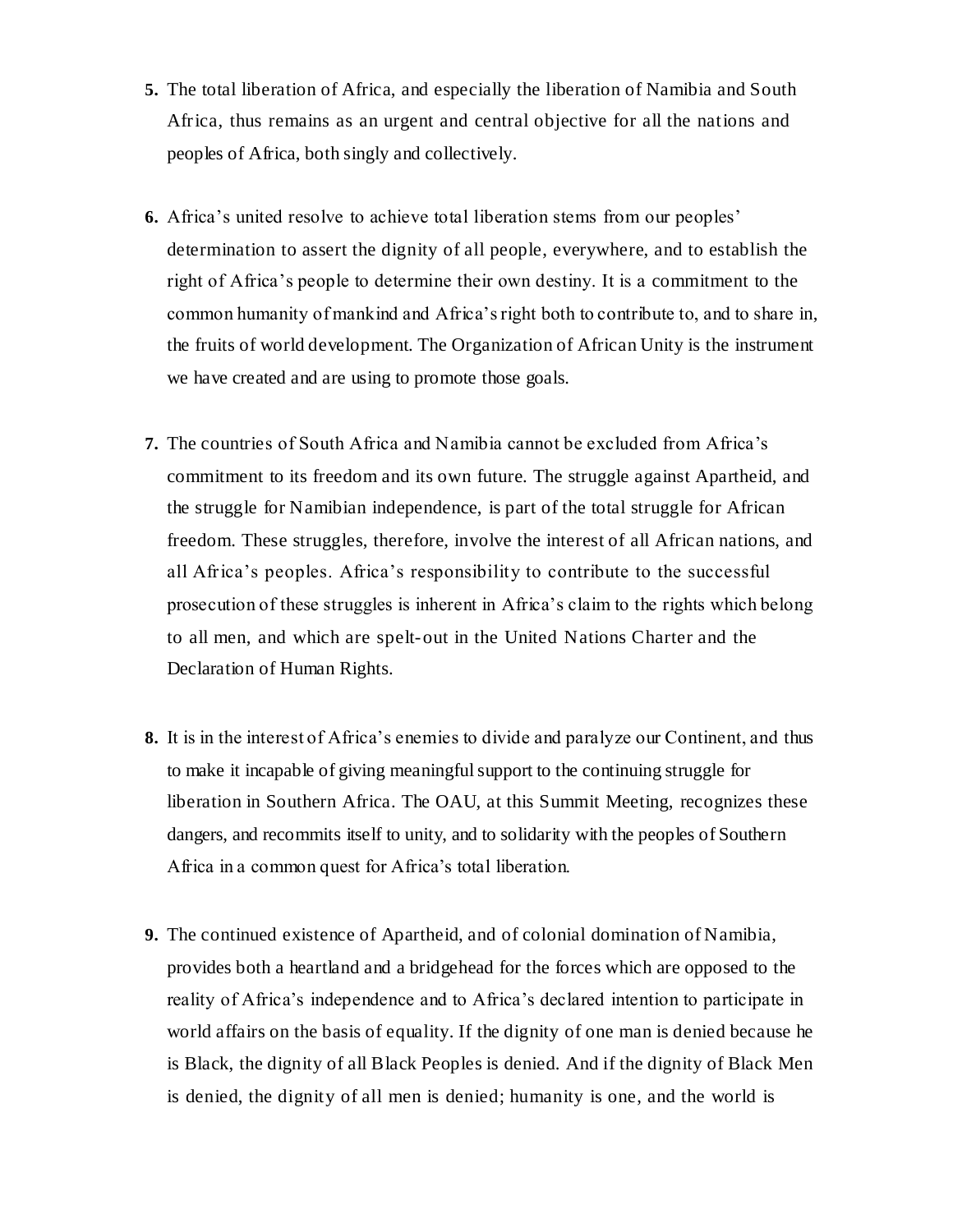indivisible.

- **10.**Africa's interests and world interests, therefore, demand that Apartheid be defeated and destroyed.
- **11.**The Apartheid system is inherent violent. It continues to repress the peoples' legitimate aspirations to freedom, justice, equality and majority rule. It turns its people into foreigners in their own country. Through the policy of bantustanisation it divides the country and tries to destroy the unity of South African people.
- **12.**The Apartheid system in collusion with enemies of Africa foments and launches armed bandits into the countries of Southern Africa, the criminal and terrorist activities of the armed bandits constitute the main thrust of South African regional policy of destabilization.
- **13.**The so-called internal reforms which have been widely challenged by the South African people and international communit y are nothing more that the denationalization of the Black majority in order to preserve Apartheid.
- **14.**With the support of some Western powers the Apartheid regime is using the situation in the region to try to obtain an international respectability that is has never had. As long as racist South Africa maintains relations of domination over the Black People of South Africa and Namibia, it is impossible for the independent African States and the international community as a whole to cooperate with the Apartheid rulers on the basis of equality and respect.
- **15.**Some African countries inherited economic and communications links with South Africa from colonialism. Due to these legacies, such nations maintain relations with South Africa on the best terms which they can obtain at any one time. South Africa uses these relationships for political blackmail whenever this seems to South Africa to be an advantage for its cause.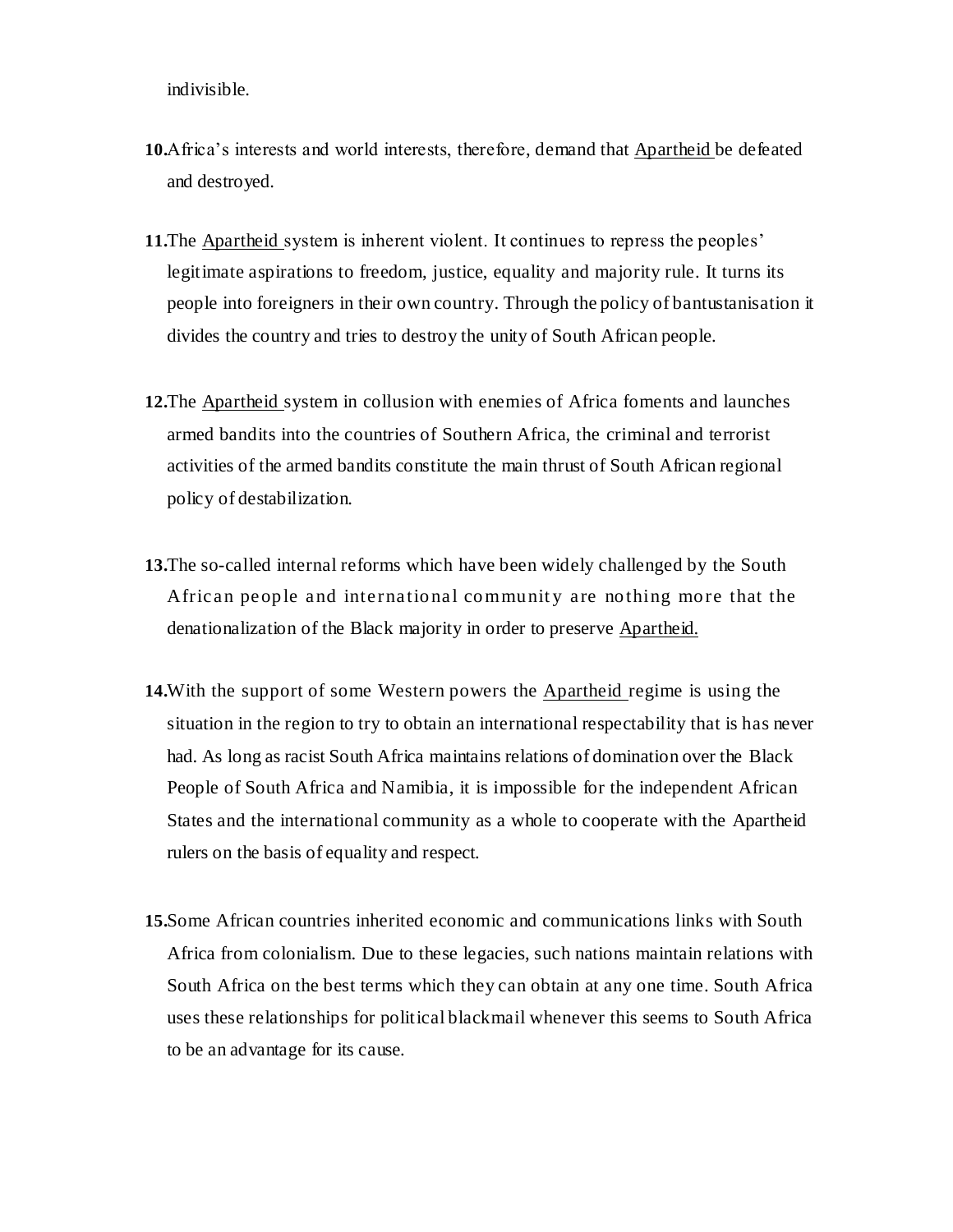- **16.**Colonialism and racist minority domination cannot be reformed into systems which are consistent with the freedom and the aspirations of Africa. They must be ended. Alterations to the forms of the oppression, such as those proposed by South Africa from time to time for Namibia, and such as those seen recently implemented within South Africa, have been the single purpose of perpetuating and entrenching minority domination. They have been recognized as irrelevant by the people of Namibia, and rejected by the people of South Africa. They are rejected also by the Organization of African Unity.
- **17.** It is in this context that the independent states of Southern Africa, both individually and collectively, have done and continue to do their utmost to uphold and promote the liberation objectives of the Organization of African Unity. Through cooperation among the Frontline States, and through SADCC, they are working at great cost to themselves to defend their independence and to reduce their economic dependence on the Apartheid State. The contacts which their circumstances force them to maintain with South Africa cannot and should not be used by others as an excuse for establishing or expanding economic or political contact with the forces of racism in South Africa.
- **18.** It is also this context that Africa is committed to resisting, and ultimately defeating, the efforts to force our countries into any relations with racist South Africa. We shall resist the economic, political and military pressures which are being used by South Africa and its friends to terrorise, intimidate, and blackmail individual African countries and to reduce still further their freedom of action.
- **19.** Africa will be satisfied with nothing less than majority rule in an independent and united Namibia, and majority rule in a united, democratic and non-racial South Africa. The whole experience of Africa's history, and of world history, confirms that only self-determination for the people of Namibia and South Africa can create for Southern Africa an opportunity for peace and stability or remove the threat to international peace and security which now emanates from this area.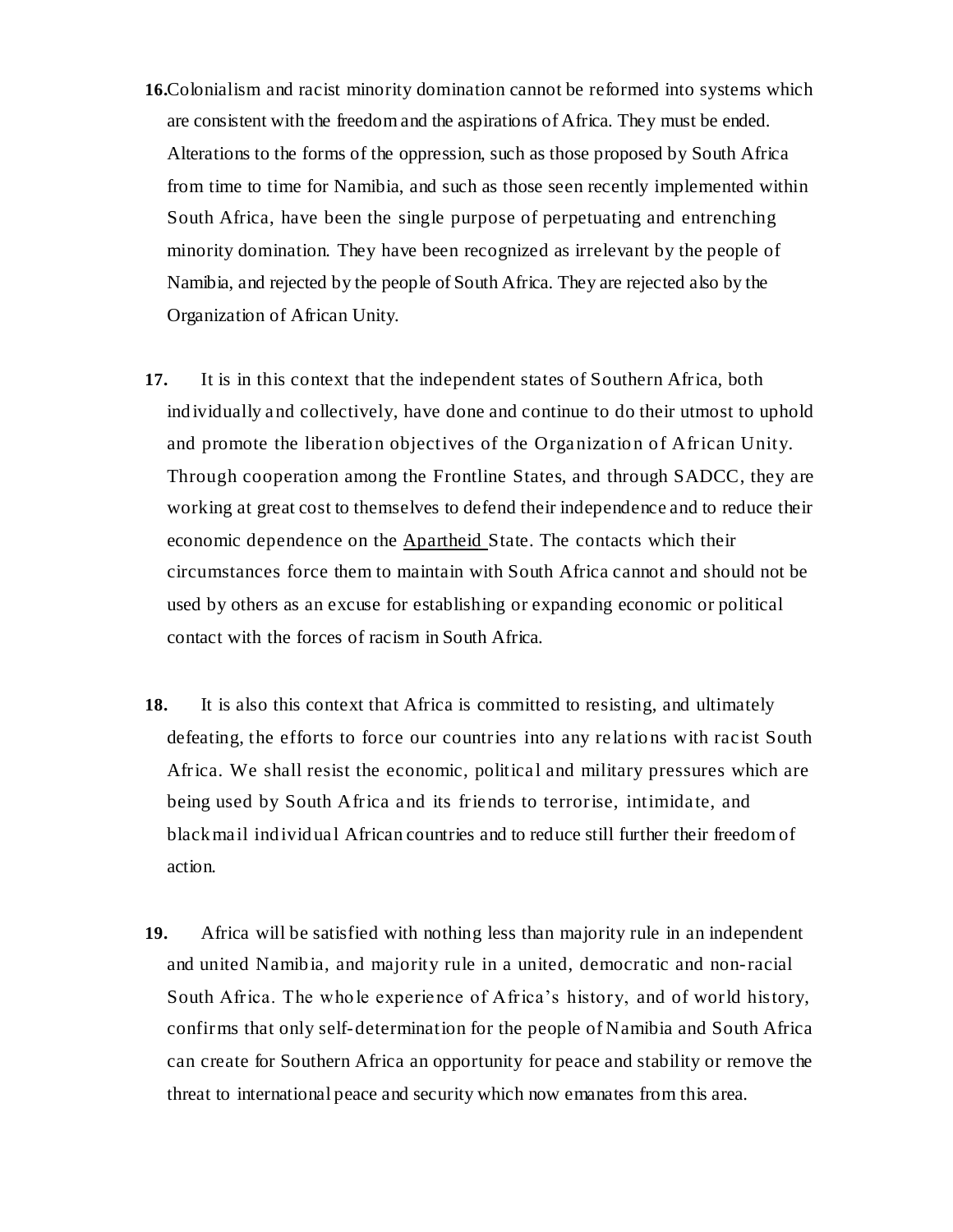- **20.** The Organization of African Unity as a whole, and all our individual States, therefore, recognize a special responsibility to give the maximum possible support to the Independent States of Southern Africa as they struggle to defend their sovereignty and territorial integrity in the face of South African aggression, destabilization and subversion. We recognize that any reverses suffered in this part of Africa, as in any other, are reverses suffered by all of us, for they are used by the enemies of Africa's freedom and dignity as new bridgeheads for compromising the independence of our Continent as a whole.
- 21. In their struggle to free their countries and their peoples from colonialism and racism, the Liberation Movements of Namibia and South Africa are leading the freedom struggles of the peoples of those countries and also working for the freedom of Africa as a whole. We recognize these movements as representative of their peoples, who deserve our full and unequivocal support.
- **22.** In the light of the intransigence, ruthlessness, and consistent brutality of the Apartheid regime, both within South Africa and Namibia, we uphold the right of the Liberation Movements and the people they lead to take up arms in pursuance of the struggle for freedom. We continue to express our preference for a peaceful resolution of the Namibian and South African questions as stated in the Lusaka Manifesto. But we are convinced that the peaceful negotiations can only succeed when the Pretoria regime had convincingly demonstrate its acceptance of both the principle and the inevitability of majority rule. One such demonstration would be the unconditional release of imprisoned Liberation Movement leaders, and the subsequent negotiation with the genuine representatives of the South African and Namibian peoples.
- **23.** At this meeting of the Heads of State and Government of the organization of African Unity, we reaffirm our full support to the liberation forces of the Southern zone of our Continent. We reiterate our commitment to the struggle to secure the total isolation of the criminal Apartheid regime of Pretoria, and the imposition of comprehensive mandatory sanctions against it.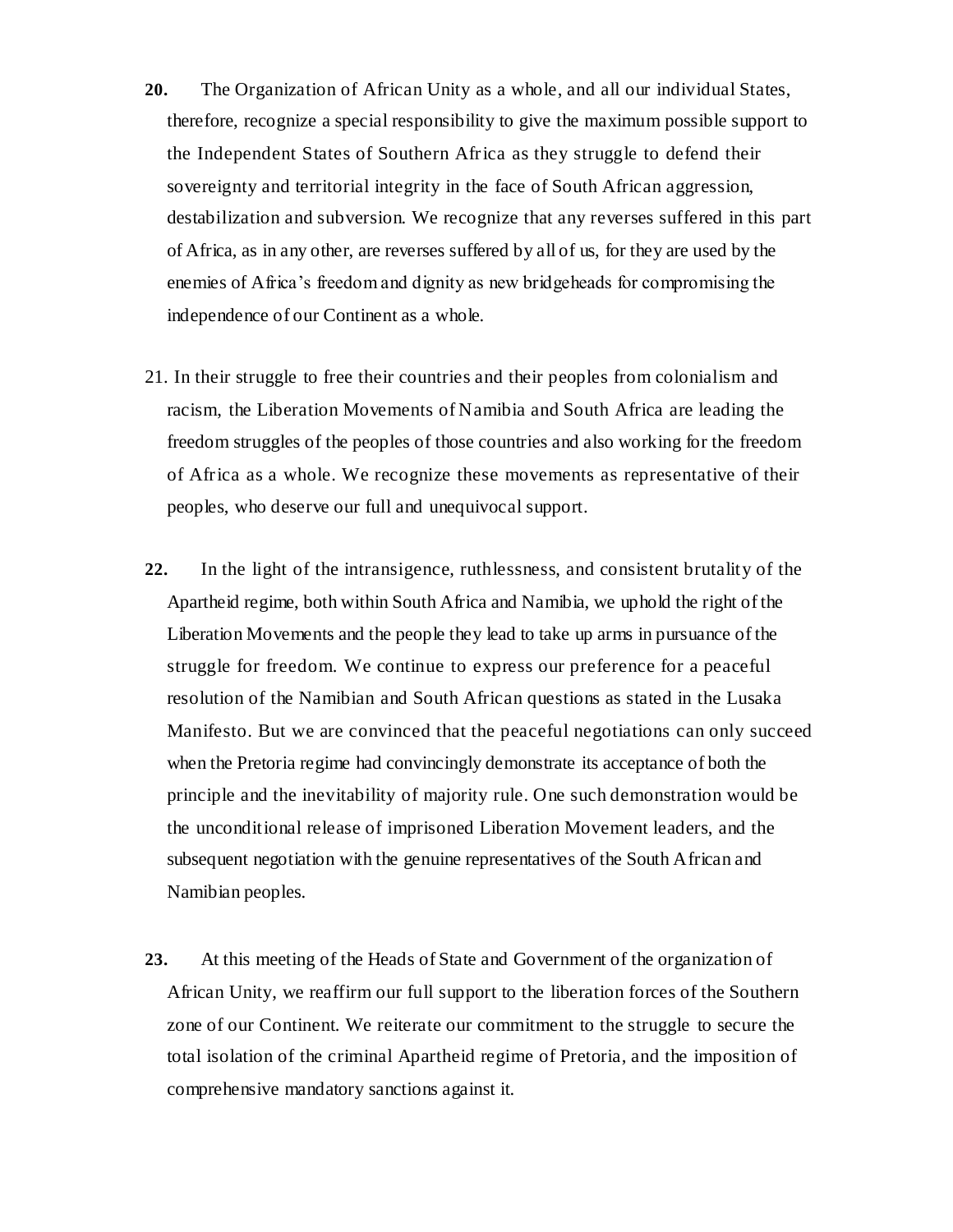24. We call upon the rest of the world to join us in this endeavor to achieve the total liberation of African and peace in our Continent.

## *Twenty-Second Ordinary Session, Addis Ababa, 28-30 July 1986*

# STATEMENT OF CRITICAL SITUATION IN SOUTHERN AFRICA $^6$

(Note: page 1 of this statement is missing from the original)

5. In this regard, the Assembly of Heads of State and Government solidly supports the following demands of the Commonwealth contained in the Commonwealth Accord on Southern Africa which call on the racist regime in Pretoria to:

- **a)** Declare that the system of Apartheid will be dismantled and specific and meaningful action taken in fulfilment of that intent;
- **b)** Terminate the existing state of emergency;
- **c)** Release immediately and unconditionally Nelson Mandela and all others imprisoned and detained for their opposition to Apartheid;
- **d)** Establish political freedom and specifically lift the existing ban on the African National Congress and other political parties;
- e) Initiate in the context of a suspension of violence on all sides, a process of dialogue across lines of color, politics and religion, with a view to establishing a non-racial and representative government.
- 6. The Assembly of Heads of State and Government is further convinced that the

l  $6$  AHG/St.5 (XXII)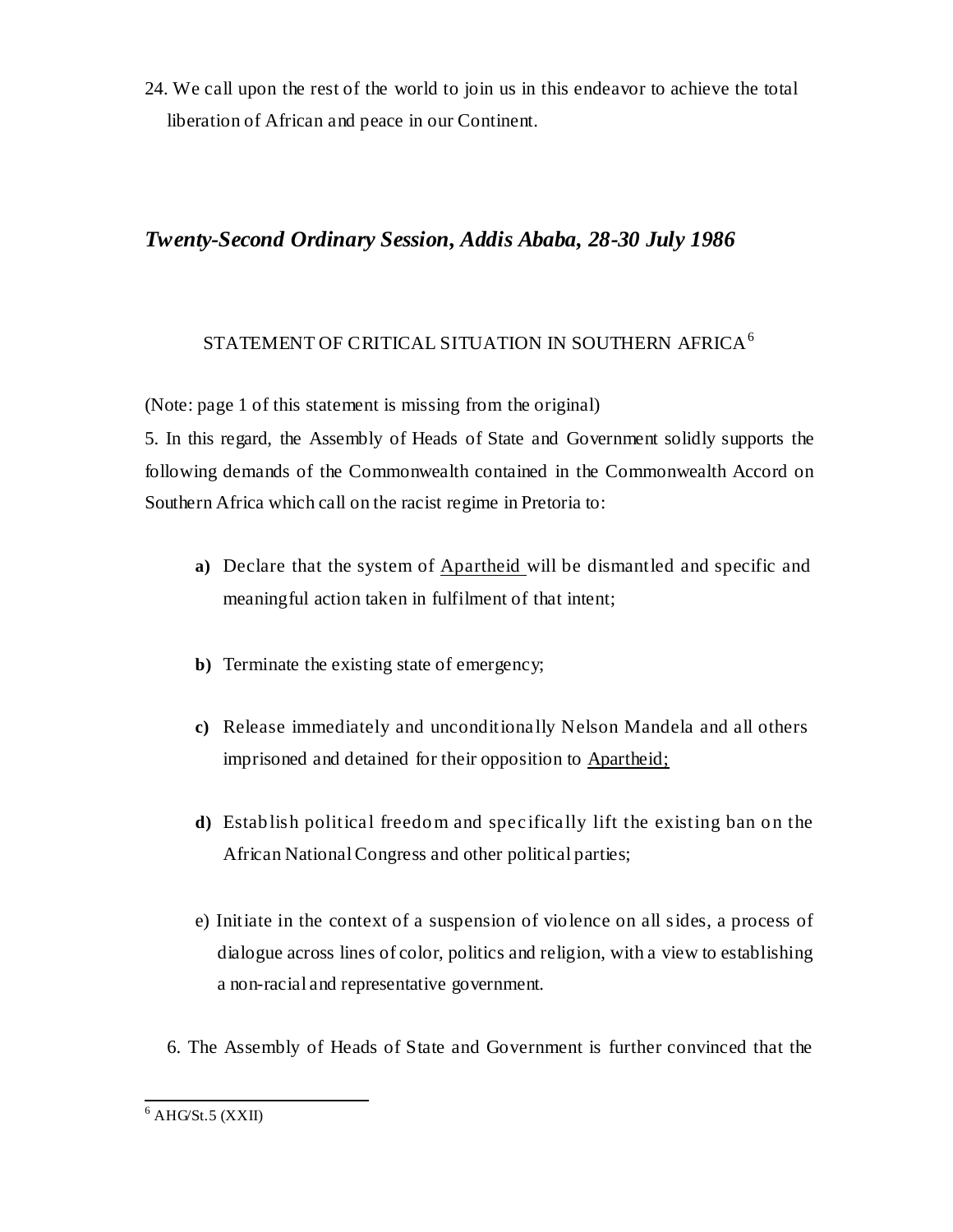intensified struggle for the freedom and justice by the people of South Africa and Namibia, assisted by the international community, will accelerate the realization of the goals of freedom and justice. In that context, the Frontline States appeal to the international community to coordinate action against Apartheid and for the independence of Namibia. This calls for the following measures:

- a) Imposition of comprehensive and mandatory sanctions. Pending their imposition, appeal for the implementation of voluntary ones and a strict observance of existing ones. In this regard, appeal to African States singularly and collectively to take a serious and practical stand as opposed to mere militant rhetoric;
- **b)** Provisions of material support and facilities, including training needed by the Liberation Movements to strengthen their fighting capabilities;
- **c)** Increasing financial assistance by establishing national solidarity funds for supporting Liberation Movements;
- **d)** Increasing awareness of the struggle for Liberation through the provision of maximum publicity to the cause of Liberation and provision of more broadcasting facilities for the Liberation Mo vements, as well as the observance of events of importance in the struggle such as : Sharpeville Day, Soweto Day, Namibia Week, etc.,
- **e)** Rejection of "Constructive engagement" and any attempt from whatever quarter to engage in any dialogue with the racist regime pending the initiation of a categorical and irreversible process of dismantling Apartheid and withdrawal from Namibia;
- **f)** Condemnation of the policy of "linkage" or the introduction of any other issues extraneous to United Nations Security Council Resolution 435 of 1978;
- **g)** Provision of necessary resources to Frontline States to enhance their defence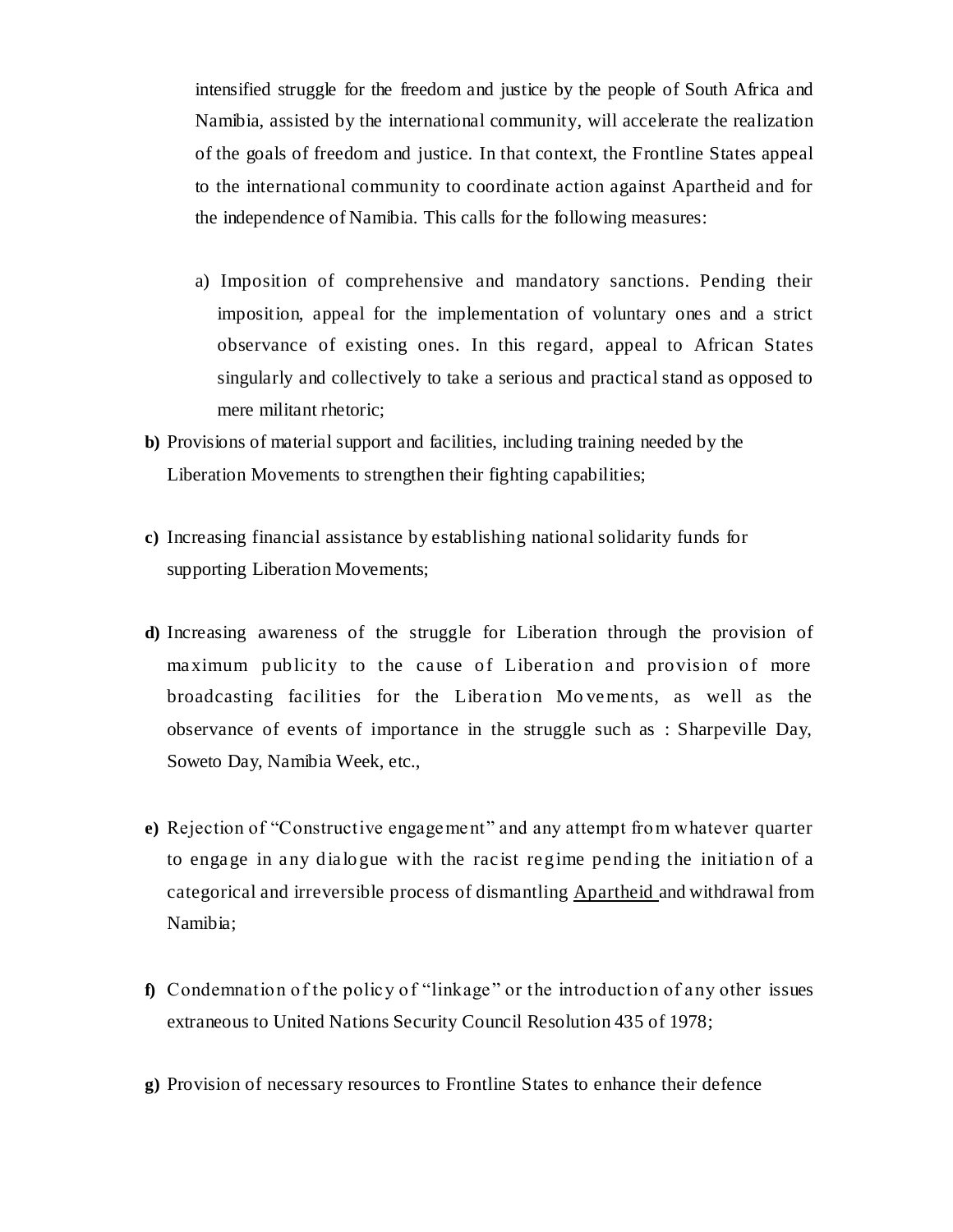capacity;

- **h)** Mobilization of assistance for the Frontline and other neighboring States to enhance their capacity to withstand the effects of sabotage, economic blackmail and economic aggression by the racist regime,
- **i)** Mobilization of assistance for the Frontline and other neighboring States to enhance their capacity to withstand the effects of sanctions.
- 7. The Assembly reiterates its resolve to see peace, progress and stability achieved in Southern Africa.. It pledges to foster cooperation among the people of the region on the basis of freedom and justice.

### *Twenty-third Ordinary Session, Addis Ababa, Ethiopia, 27-29 July 1987*

# DECLARATION ON SOUTHERN AFRICA $^7$

We, the Heads of State and Government of the Organization of African Unity meeting in our Twenty-third Ordinary Session in Addis Ababa, Ethiopia from 27 to 29 July 1987,

Noting with grave concern that the situation in Southern Africa continues to deteriorate,

Having reviewed the exceedingly serious and volatile situation in Southern Africa resulting from the policies of state terrorism, military occupation, blackmail, and the armed bandits by the apartheid regime to destabilize, sabotage and destroy the economic and social infrastructure of the Frontline States and other countries neighboring it with the aim of weakening and subjugating them,

Recognizing, more than ever before, the urgent need for concerted international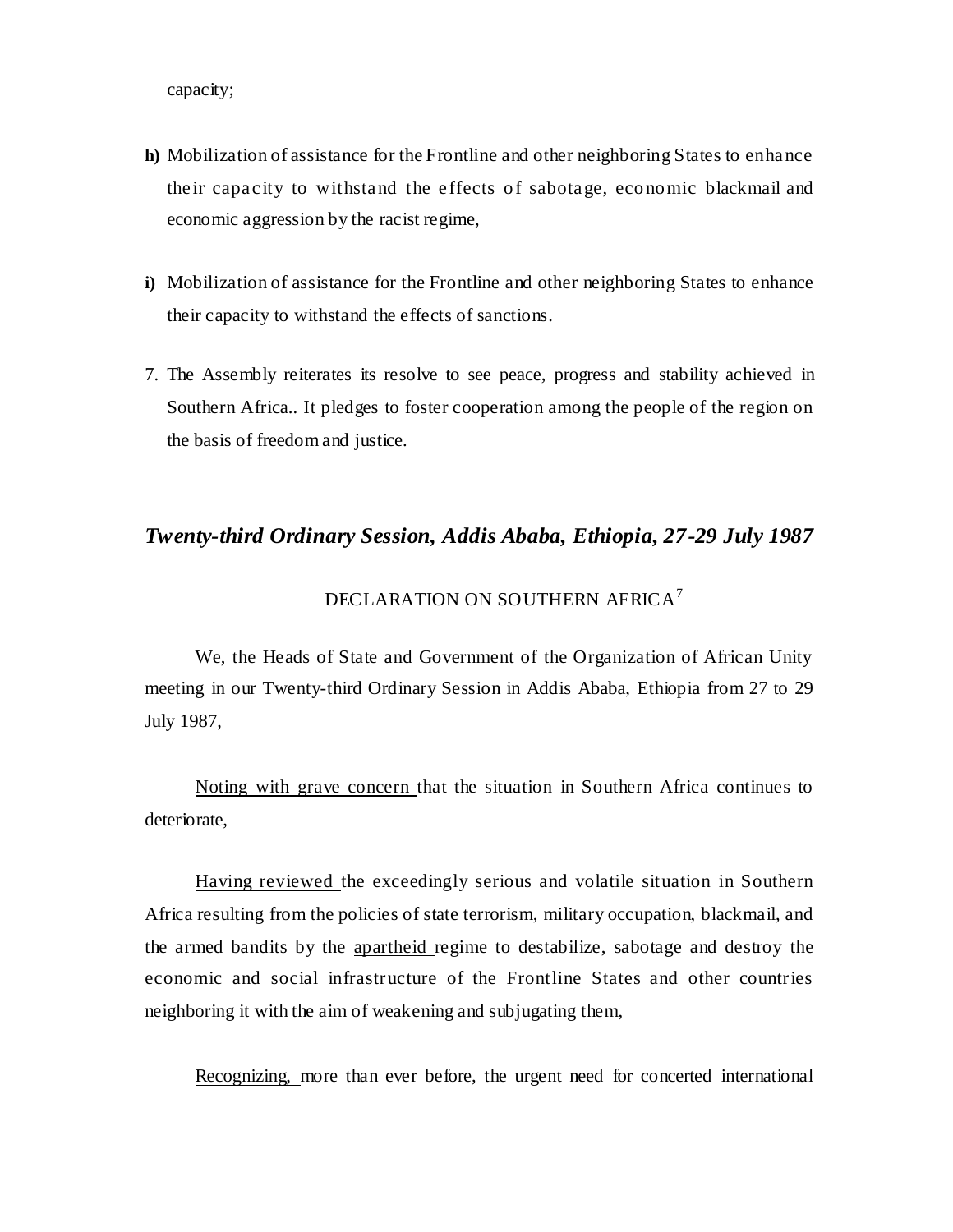action, both short-term and long-term and to provide relief to the Frontline and other States in the region to enable them to withstand the effects of retaliatory sanctions, aggression and destabilization by the South African regime,

- **1.** OBSERVE WITH SERIOUS CONCERN that the Peoples of South Africa and Namibia are subjected to extreme repression and those who fight for liberation become victims of assassination by secret murder squads. Tens of thousands are arrested, detained and tortured and that those South Africans and Namibians, granted refuge in the neighbouring States, are themselves daily targets of this campaign of terrorism and murder,
- **2.** NOTE WITH EXTREME INDIGNATION that during and since the racist Whites-only elections of May 6, 1987, the Frontline States have been subjected to intensified and wanton acts of aggression and destabilisation carried out both by the Pretoria army and its surrogate bandit forces. They vehemently condemn the barbaric massacre of 400 innocent women, children and elderly at Homoine in Mozambique by the South Africa sponsored and backed armed bandits which exemplifies the barbaric nature of this criminal policy: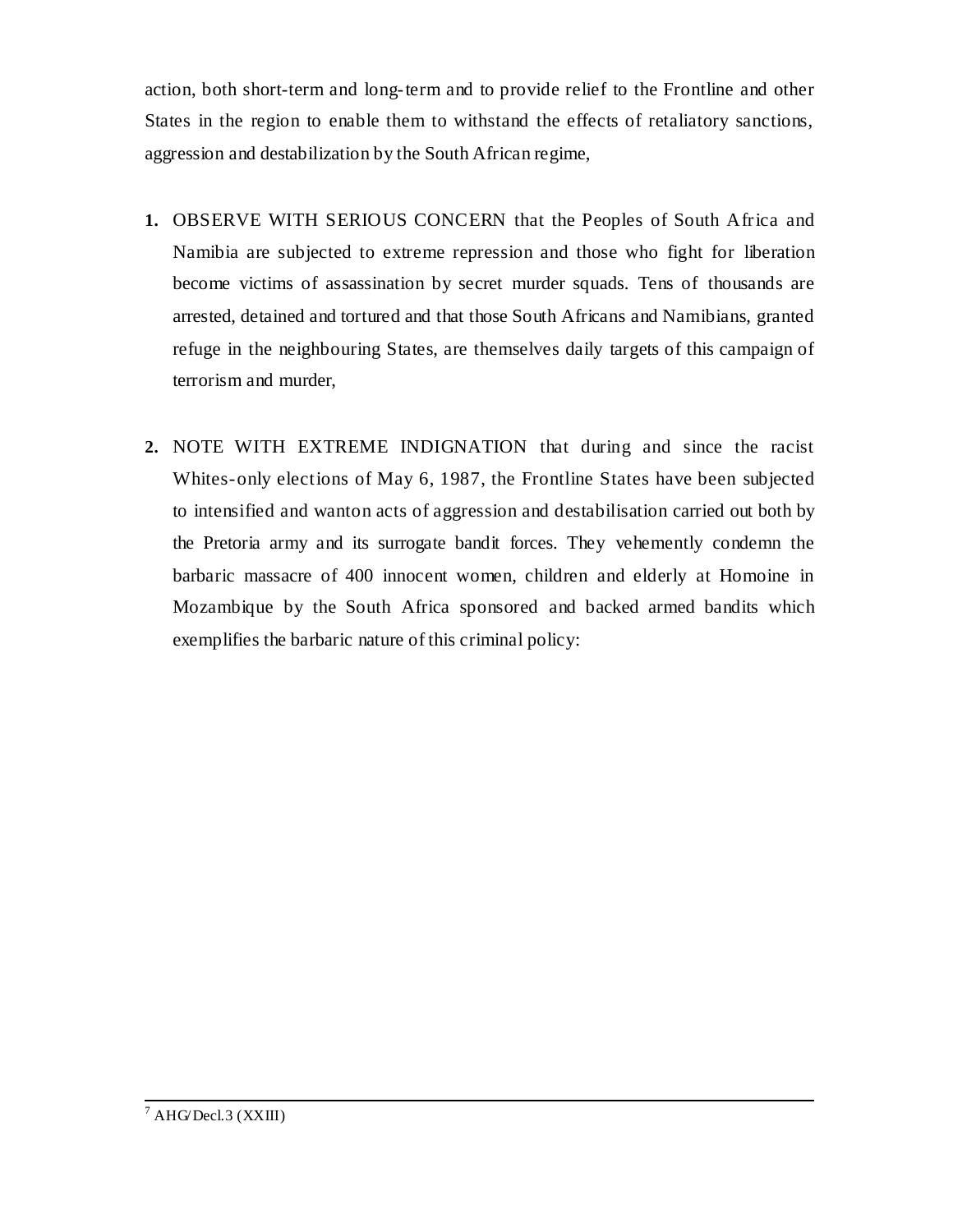- **3.** CONDEMN positioning by the racist regime of thousands of its soldiers and large quantities of war material on the border between Angola and the occupied territory of Namibia with the objective of assisting the armed UNITA bandits to carry our acts of terrorism against the Angolan people and to establish a zone of military occupation within the territory of Angola;
	- **4.** EXPRESS OUR SATISFACTION with the important measures taken by the Nordic and some Western countries to come to the assistance of the peoples of Southern Africa by imposing sanctions against the Pretoria regime, aiding the liberation movements, and extending economic assistance to the Frontline and SADCC countries;
	- **5.** FEEL EXTREMELY PERTURBED that the major Western powers continue to aid and abet the Pretoria regime contrary to the wishes and demands of the people of South Africa, Namibia, the region as a whole and the international community;
	- **6.** REJECT the imposition of unacceptable conditions by the Senate of the United States of America on possible aid to the Frontline and SADCC countries and strongly abhor the attempt by the Senate of the United States of America to associate SADCC with terrorism;
	- **7.** WARMLY SALUTE the gallant peoples of Southern Africa who, despite all odds, are fighting resolutely to bring about the total liberation of Africa. In this connection we uphold their right to struggle by all means at their disposal – including armed struggled to achieve their liberation. We reaffirm the unwavering commitment of the OAU to the struggle to eliminate this last vestige of colonialism and White minority domination in our continent;
	- **8.** SUPPORT the immediate creation of a Pan-African Association of Writers as a valuable contribution to the mobilization of African and World public opinion in the struggle against apartheid;
	- 9. CALL UPON Member States of our Organization which have not yet created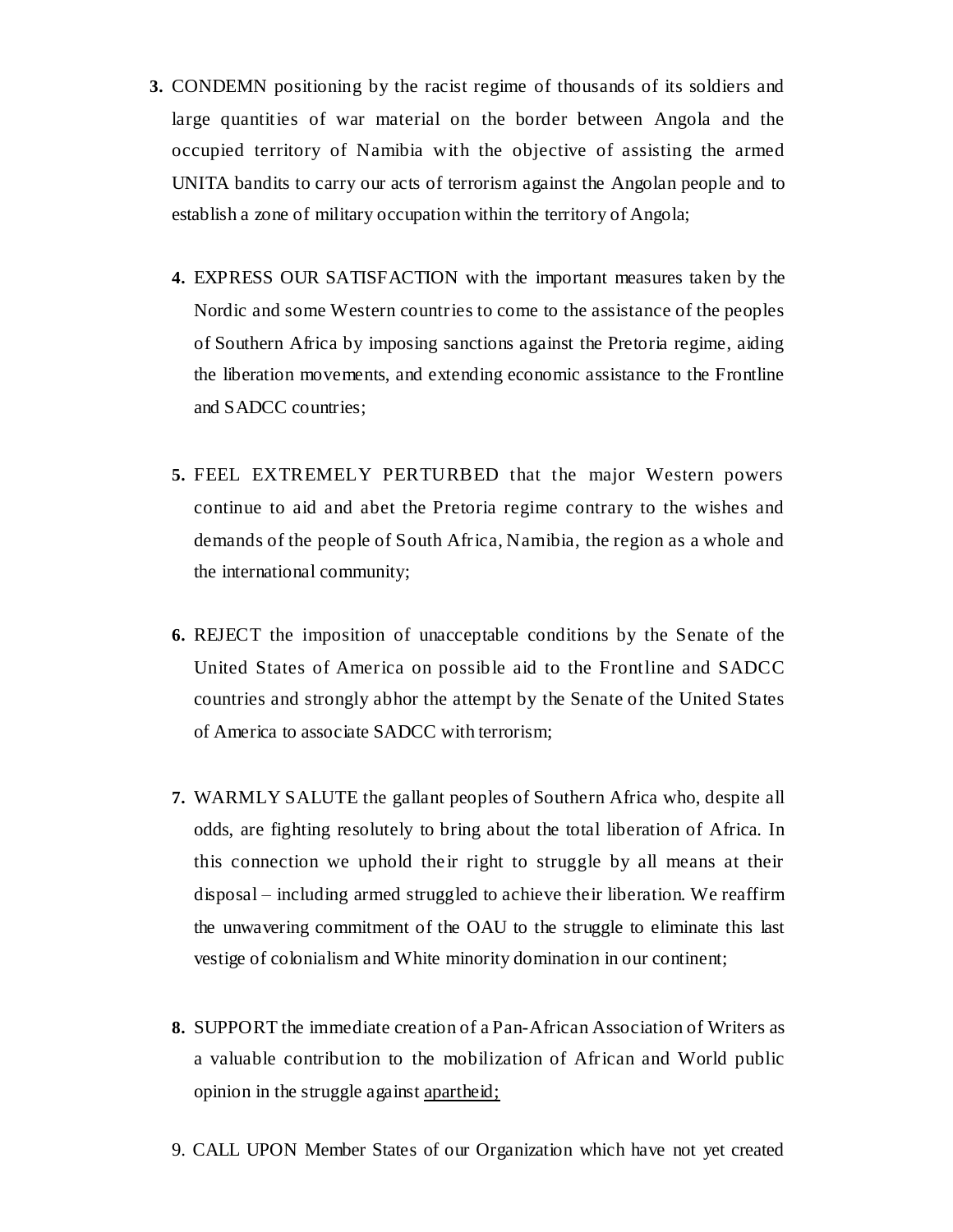national committees against apartheid to do so and encourage the creation of a Pan-African Association of these national committees.

**10.** COMMIT OURSELVES by common consent to promote specific measures to dismantle apartheid which is the major cause of violence and instability in the region.

### NAMIBIA

- **11.** CONDEMN the so-called provisional government in Namibia and urge the international community to continue to reject it;
- **12.** REAFFIRM ONCE AGAIN that United Nations Security Council Resolution 435 (1978) is the only acceptable basis for the peaceful settlement of the Namibian question. In this connection, we vehemently reject and condemn the so-called linkage as an attempt designed to perpetuate the illegal rule of South Africa over Namibia;
- **13.** URGE the United Nations Secretary-General to continue his efforts towards the speedy implementation of the United Nations Security Council Resolution 435 (1978);
- **14.** MUST in this respect intensify with immediate effect our diplomatic efforts with a view to breaking the impasse created by the "linkage" policy;
- **15.** COMMIT ourselves to continue our assistance to SWAPO the sole and authentic representative of the People of Namibia;

#### SOUTH AFRICA

16. REAFFIRMS OUR DECISION and conviction that the imposition of comprehensive and mandatory sanctions against South Africa in accordance with Chapter VII of the Charter of the United Nations remains the only peaceful option for abolishing the apartheid system in its entirety. We call for the early convening of the United Nations Security Council to impose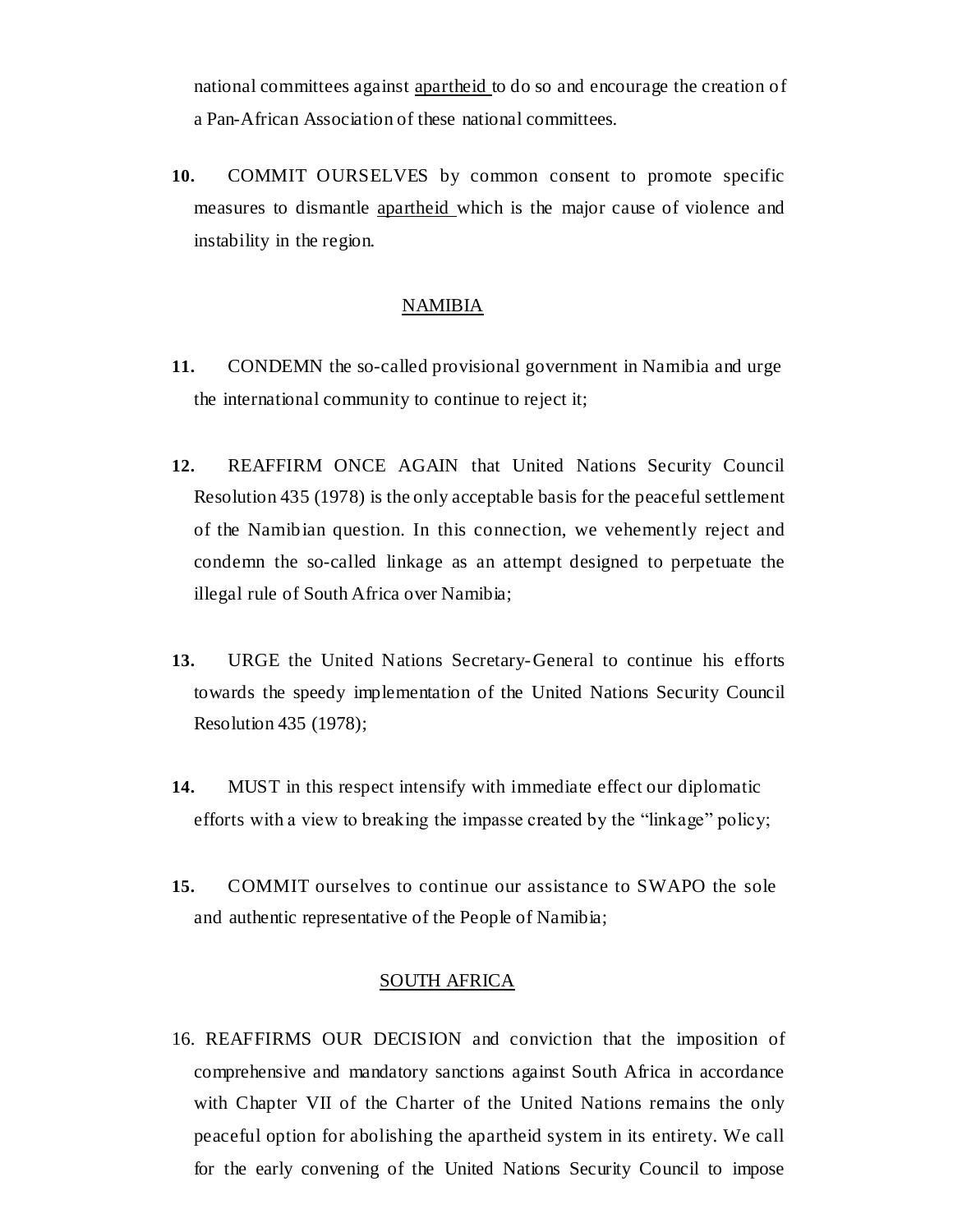comprehensive and mandatory sanctions against South Africa under Chapter VII of the Charter of the United Nations.

- **17.** URGE bearing in mind the special problems of Frontline States in this regard, all Member States of our Organization to set an example to the rest of the world by strictly applying against South Africa;
- **18.** COMMEND in the meantime for urgent implementation by those who have not already done so, the following measures:
	- **a)** imposition of trade sanctions;
	- **b)** prohibition of transfer of technology to South Africa;
	- **c)** cessation of export, sale or transport of oil and oil products to South Africa and of any cooperation with South Africa's oil industry;
	- **d)** cessation of further investments in and financial loans to South Africa or Namibia and of any governmental insurance guarantee of credits to the racist regime;
	- **e)** an end to all promotion of our support for trade with South Africa including governmental assistance to trade missions;
	- **f)** prohibition of the sale of krugerrands and any other coins minted in South Africa;
	- **g)** prohibition of imports from South Africa of agricultural products, coal, uranium, iron and steel;
	- **h)** enactment of legislation or adoption of other measures to comply with United Nations Decree No. I for the Protection of the Natural Resources of Namibia enacted by the United Nations Council for Namibia in 1974;
	- **i)** termination of any visa-free entry privileges and the promotion of tourism to South Africa;
	- **j)** termination of air and shipping links with South Africa;
	- **k)** cessation of all academic, cultural, scientific and sports relations with South Africa and of relations with individuals, institutions and other bodies endorsing or based on apartheid;
	- **l)** suspension or abrogation of agreements with South Africa such as agreements on cultural and scientific cooperation;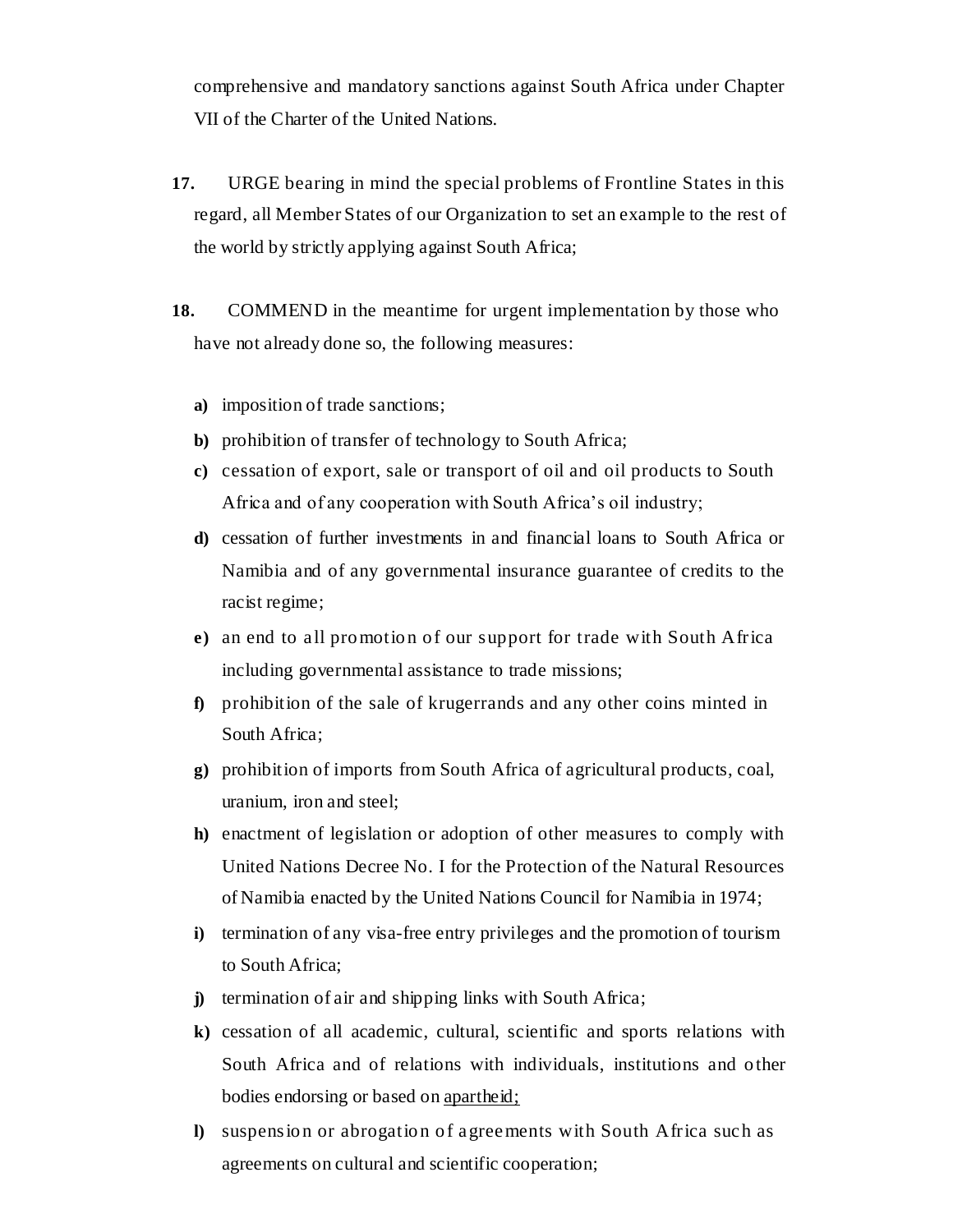- **m)** the termination of Double Taxation Agreements with South Africa;
- **n)** a ban on government contracts with majority-owned South African companies.
- **19.**REAFFIRMS OUR CONVICITON that peaceful negotiations can only succeed when the Pretoria regime has convincingly and in practice demonstrated its acceptance of both the principle and the inevitability of majority rule;
- **20.**RECOGNISE the right of the struggling people of South Africa to decide when and under what conditions to enter into such negotiations;
- **21.**REMAIN CONVINCED that no meaningful negotiations can take place until all political prisoners are released and bans on all organizations are lifted to enable them to consult their people freely;
- **22.**FURTHER URGE all non-governmental organizations to participate actively in the information campaign to sensitize international public opinion on the realities of apartheid;
- **23.**COMMIT OURSELVES to increasing material and financial assistance to the oppressed and struggling people of South Africa through their national liberation movements to enable them to step up their struggle against apartheid and for the establishment of non-racial and representative government in south Africa.

#### FRONTLINE STATES

- **24.**APPRECIATE the efforts and sacrifices of the Frontline States in the liberation struggle. In this regard we commit ourselves to:
	- **a)** provision of necessary resources to Frontline States to enhance their defence capacity;
	- **b)** mobilization of assistance for the Frontline and other neighboring States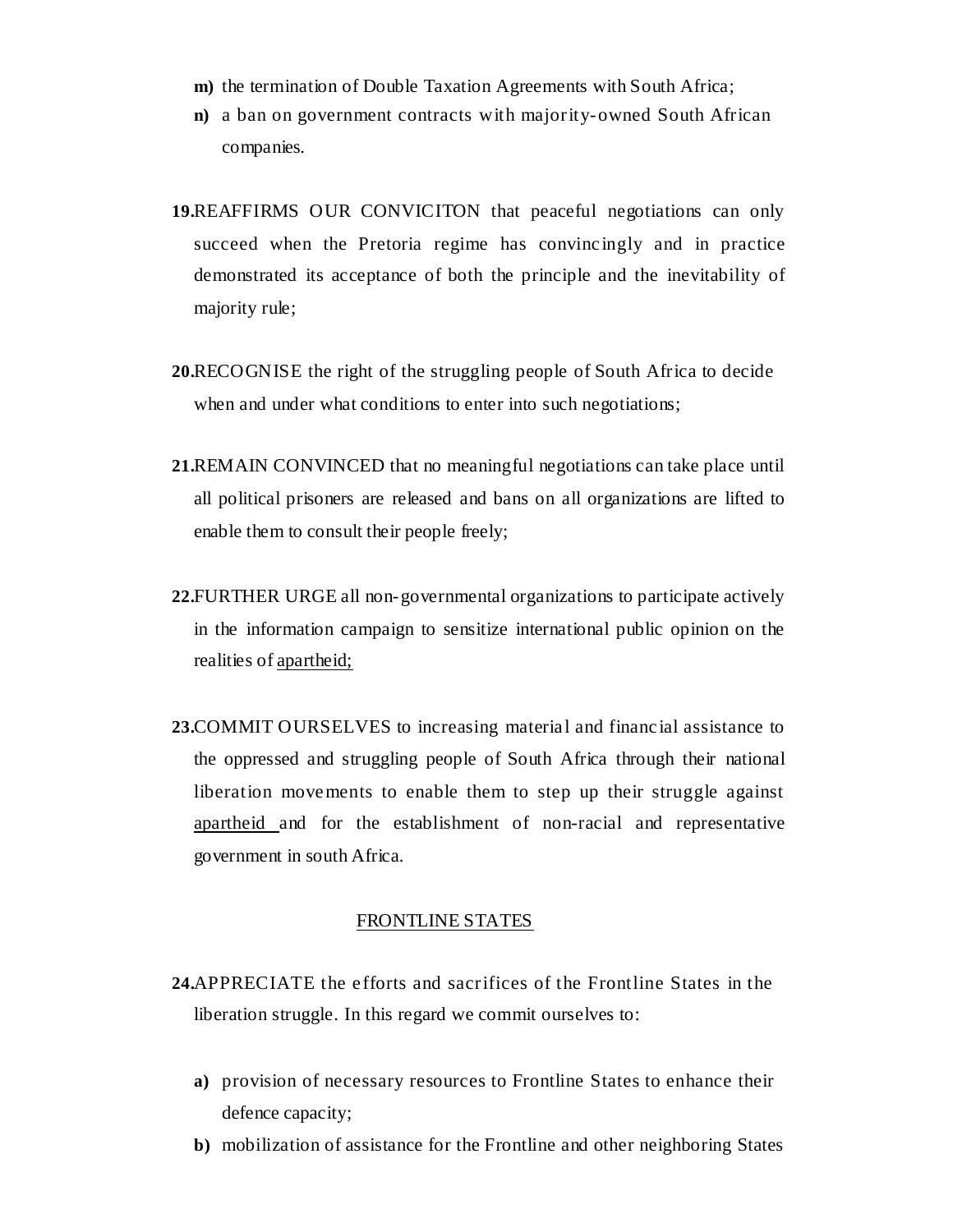to enhance their capacity;

- c) mobilization of assistance for the Frontline and other neighboring States to enhance their capacity to withstand the effects of sanctions.
- 25. CONDEMN all manoeuvres from any aimed at legitimizing terrorist groups, established and led by the racist regime and which are responsible for